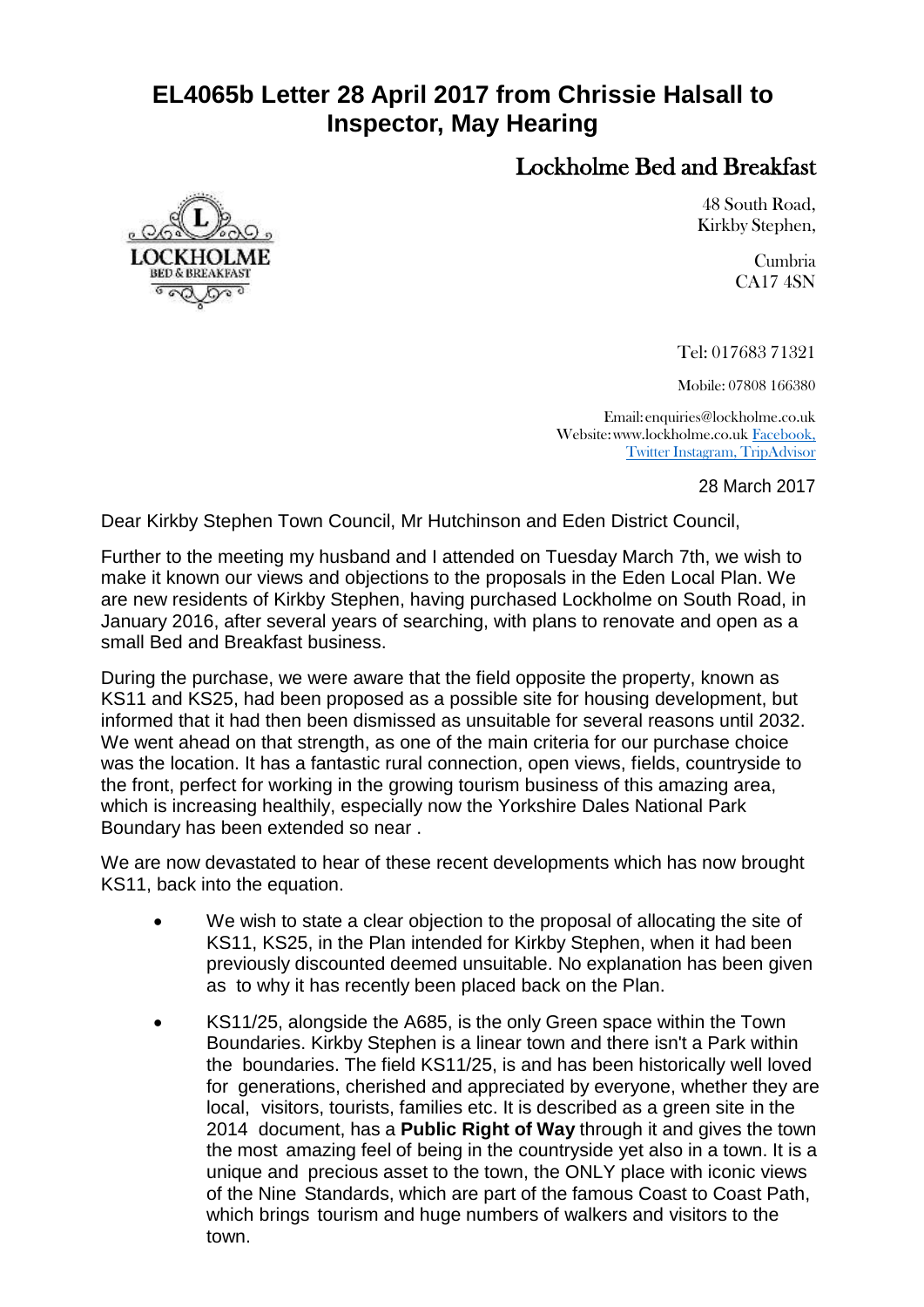- We request the Council to discuss why the extra 1% allocation has very recently been added, which seems extremely unfair. It could be investigated that the 1% could be allocated elsewhere, such as small villages/ key hubs, which have been reduced from 28 to 12? Kevin Hutchinson did state at the meeting, that some villages/key hubs were very keen to have more houses than they had been allocated? Public Transport appears to have been a criteria to use, yet Kirkby Stephen has lost its Bus Service and the train station is a mile south of the town, a difficult walk with steep hills. The number of houses proposed is totally disproportionate to the town, especially compared to other areas in Eden.
- We request to be able to use the large number of objections (102 letters) that were presented previously against the development of KS11, which was the rejected from the Plan, alongside the current campaign which has collected a further 104 objections to date. They all show the consistent and historical high level of feeling against these sites being developed.
- We request other sites to be considered, such as Stobars 29 houses and the Dargue's land, approximately 35 houses with further potential, as well as other pockets of development, for the allocation, as they are not presently.
- We wish to state that there are also many other reasons why we object to the Plan, and the extremely high number of houses involved, such as general infrastructure, lack of employment, transport links, facilities such as schools, GP services, Medical Centre, traffic congestion, communications, drainage and flood problems, which are all huge discussion points, in their own right.
- We wish to inform, on Mr Hutchinson's suggestion to talk to the local MP, that Mrs Halsall has met with MP Rory Stewart on 10/03/17 and discussed these issues. He did state he would write to Eden Council on her behalf with reference to the Neighbourhood Plan. Mr Stewart has since written to Mrs Halsall on 17/03/17 and the letter is available for you to read. There has been a further communication from him on 3<sup>rd</sup> April, informing Mrs Halsall that he has written twice to Mr Hutchinson and the EDC supporting her concerns.
- We request the Town Council realise the huge and detrimental effect such a development on KS11 would have on our new B&B business. We have put everything in to this new lifestyle/business venture, avidly promoting the town and area. Our location is our Unique Selling Point, as our main market, the Coast to Coast walkers and other walkers and visitors, are very passionate about where they stay. Tourism is vital to the town and area and its importance must be acknowledged
- We feel there are other sites more suitable that would allow the town to grow, BUT retain its character and the unique connection with the countryside, without having such a negative impact on the landscape and the people who live in it. We understand that development is inevitable, but hope that the local peoples' views are taken into account and the sites chosen are the most appropriate. The Green area of KS11/25 and also including KS17 and KS24, are such a huge asset to the town and envied far and wide! They should be protected to maintain this precious natural stretch of beauty so embedded in the town.
- With reference to the White Paper 'Fixing our broken housing market' 07/02/17, with problems that have now been recognised, Communities